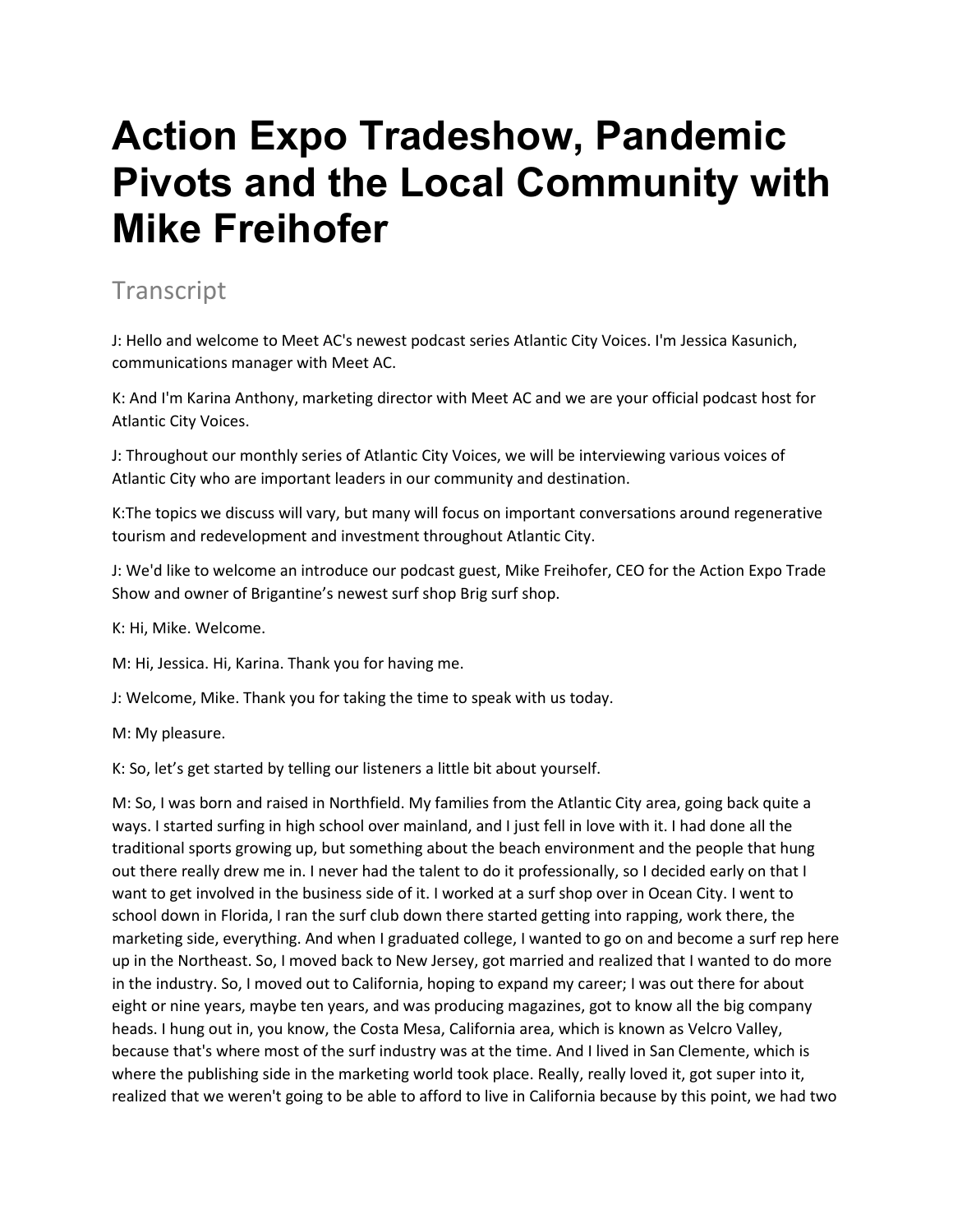kids with the third on the way. So, I moved back to New Jersey, and I always remember that growing up, it seemed as though from New Jersey standpoint or even the Northeast, we were this outside forgotten area of the industry. We did a lot of business up here, There, were some formidable surf shops, big numbers being done, but there wasn't really a voice for it. So, we started publishing magazines. We started doing some events, surfing contests, we did some cool snowboard events, really got into the whole thing. And there was a big trade show taking place in Atlantic City at the time called Action Sports. Action Sports Retailer folded, I believe, in 2001, and I started getting a lot of phone calls from some of my friends saying that we should start a trade show and next thing you know, we're in the trade show business.

K: That is a very impressive, long resumé

J: Absolutely. We're so thrilled that you brought your talent back here to Atlantic City.

M: Well, there wasn't a grand design to it, it was really more of the fact that we you know, my business, California, it didn't work out so well. So, we're broke. We were broke and we needed a place to go while we had a kid. So, we moved back and opportunity just kind of presented itself and we ran with it from there.

K: Isn't it funny, though? I mean, I feel like no matter what the circumstances, a lot of people end up coming back to New Jersey to where they're from.

M: One of the people that I used to work for, a man named George Gerlach over at Surfer Supplies in Ocean City when I first moved out to California, I remember him saying to be so, so dead set. Absolutely correct. He goes, you'll be back. And I'm like, there's no way I'm never coming back to surf. And California, the surf industry is so awesome and everything. And he was right. It's a great place, but it's not quite New Jersey. There's just something about this area, South Jersey in particular, that you can leave it, but it never leaves you. And you know, there are things I miss about California, but the people, the atmosphere, the camaraderie, it's like one great big giant family and that part of it is super gratifying.

J: Yeah. I think everyone always says that there's just something special about New Jersey. And like you said, it's not really about our area. So, tell us more about the Action Expo tradeshow that has been held annually at the Atlantic City Convention Center. How long have you been producing this event in Atlantic City and what is the pre-show specialty?

M: We've been doing the show since about 2001, and we are a manufacturers rep B2B show. That means that if you're a rep like I was for years for a company called Hurley, we deal with a lot of local surf shops and we have our samples and we go around from surf shop to surf shop historically and you drive from Maryland to Maine, you hit each surf shop, you show them the line and you get your orders. Well, that as the industry grew and the demands on the lines got bigger, the money got bigger, it just became impossible to cover so much area in such a short amount of time. So, trade shows really were a great way, very efficient way to get things done. When ASR pulled out, which was a very big show owned by a very big company. Most of the reps realized wow, I can't afford to go on the road like I used to. I don't have the time to do it because deadlines are so short. So, we need to do a trade show. And they called me, I happened to be publishing magazines at the time and they said, hey, do you have any contacts in Atlantic City? I'm like, well, gosh, most of my friends are marketing people or they're a work in the work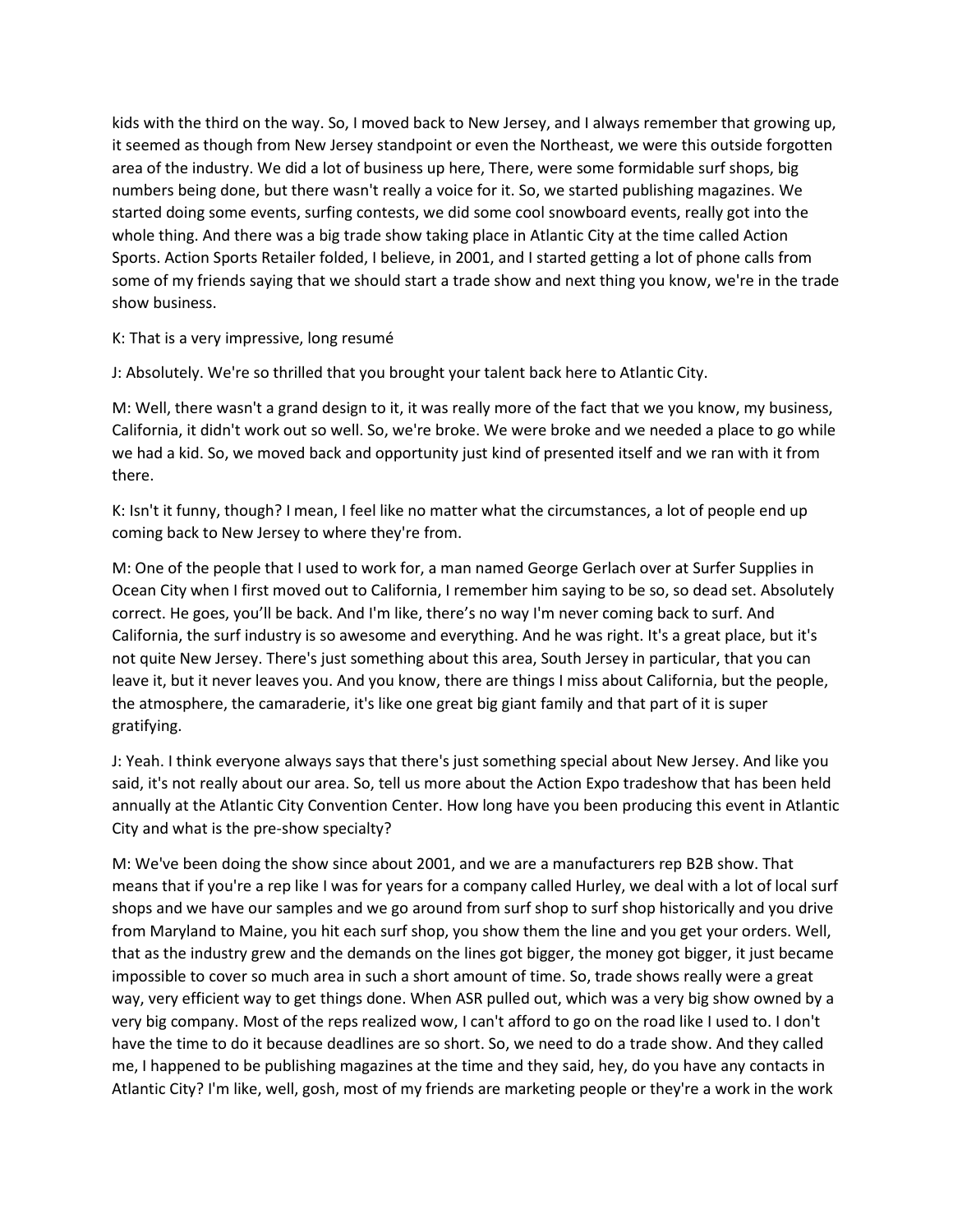in the casinos. So, I reached out to a few people one thing led to another, they all said, oh my gosh, you know, we have meeting space. We know decorators we can help you out. So, we sort of limped in through a teamwork effort into what became of a long-standing business.

J: Where do you see most of your attendees in reverse coming from the Northeast region?

M: Yeah, we draw tech typically for these types of shows, which I call a regional show. We draw from about 150 to 200 miles in concentric circles around, depending on the geography. We do a smaller hotel show in Ocean City, Maryland, because the retailers there just don't seem to want to get on the on the ferry. We do one in Long Island because nobody really wants to drive on the belt and go through the Verrazano. And then, of course, we do it up in Providence, Rhode Island, because it's just really too far away for those retailers to make it down to Atlantic City in an efficient manner. So, but, you know, the New York, New Jersey, Pennsylvania, Maryland area, we get just about every shop come to see us. It's been pretty good.

K: Yeah. And, you know, the beach environment here in Atlantic City is just so important to our ecosystem. And that's something that Meet AC is toning with our Meaningful Meetings campaign. Can you expand on your relationship here with us, at Meet AC?

M: Well, none of this would have happened had it not been for the folks at the Atlantic City Convention Center. I can't even tell you how helpful they've been. I mean, they have my back there tremendous. Margie, Ann I mean, everybody over there has always done what they could to help foster my business. And its growth, knowing that it's good for the town, it's good for the state, it's good for the convention center. Everybody wins. Our shows are all mid-week, generally speaking, off season. So, we bring people to town at a time when for the most part, the town really needs it. The casinos have been wonderful to work with. We've been at them before. We found our home over at the convention center, now. Outside of being, it's almost like their family, like they care about my show that much. It's not just a dollar and sense thing and they care about the town that much and it's it to me, I get the impression it's not just a job to them, it's a real vocation. It's awesome. Really tremendous people.

K: Yeah, that's true. I mean, we I feel like we all treat every show here like we truly care about it. And we understand the impact that it has in Atlantic City. And even the vendors that we work with in marketing, we see every one of them as an extension of our team. So we try to do the same for everyone else.

M: Well, it definitely resonates because, I mean, I can't think of anyone there who doesn't go above and beyond to help us. I mean, you know, not one. Not one.

J: Absolutely. You know, as your official destination management organization of Atlantic City, we're your one stop shop and we encourage event organizers like yourself to go through our service and use our services because they're very important and they really make your process so much easier and smoother. And we're just here for support.

M: And you do a great job of that. I'm always amazed when I hear that there are shows that don't consider Atlantic City for their venue because there are other shows similar to mine in different genres, whether skiing and snowboarding or whatever it might be. And I always talk to them because there's a lot of crossover and I say, you guys should come back to Atlantic City. Like, I just don't know why you wouldn't be here. It's got all the hotel rooms you need. It's got lots of fun things to do at night. The restaurants are fantastic. The boardwalk is amazing. I just, you know, the rooms are cheap if you're mid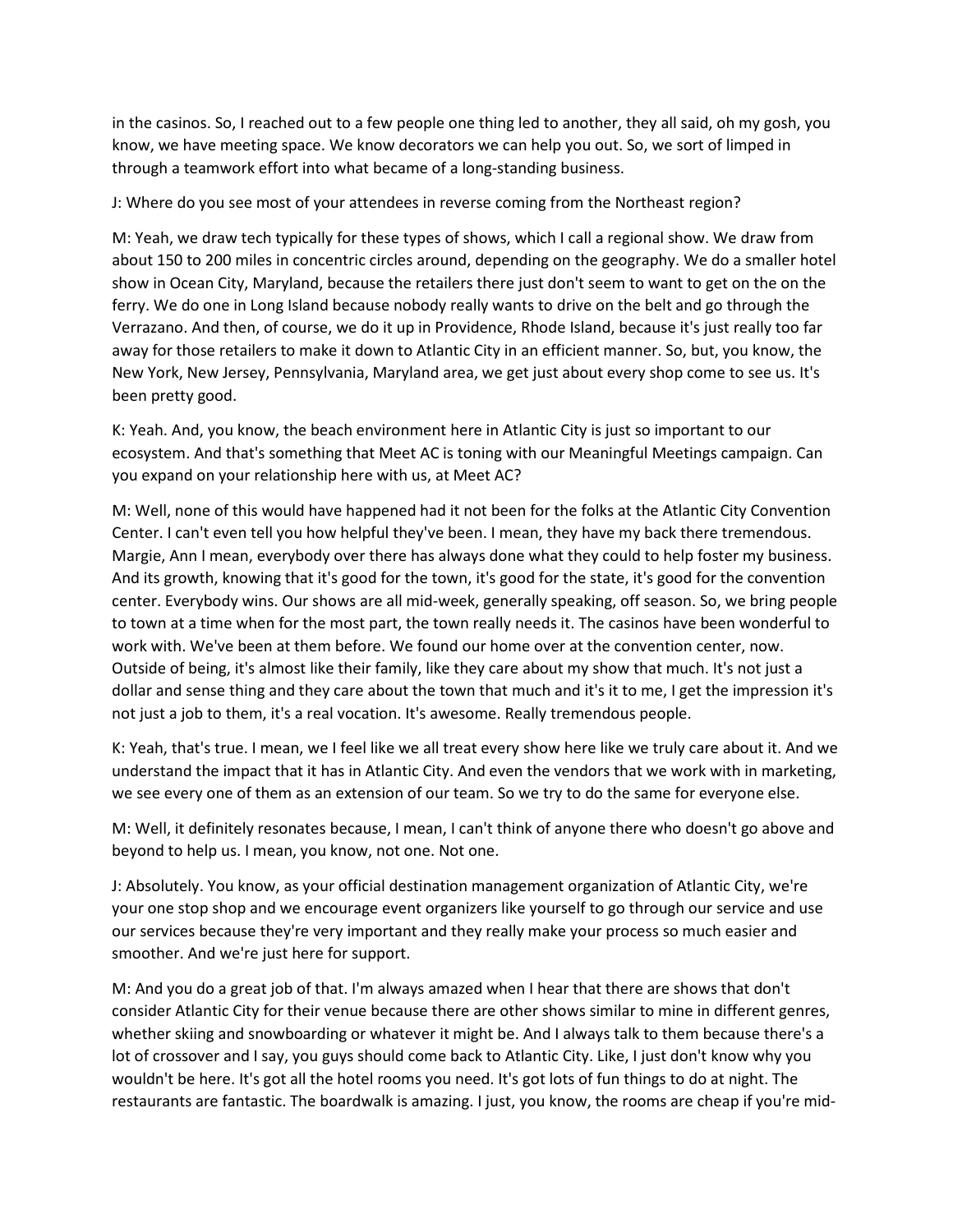week. I mean, you just I don't know where you can find the combination of what Atlantic City does to host a better show.

J: I know Mike you're going to be on our marketing team next.

M: I'm all for it. I feel like I already am. I mean, I feel like you guys are on my team with the trade show, and it and that's how I like to work it.

J: So in September of 2020, you improvised and pivoted action expo. The trade show was held in the outdoor parking garage of Ocean Casino Resort. Take us behind the scenes of this experience, were there any hesitations among attendees and exhibitors?

M: I mean, it was weird, you know, at first because you know, no one who's going to who's going to do a trade show in a garage, you know, I mean, but I'm always interested in something new. I love a challenge and I know with our industry we're not that fancy. I mean, we're not super foo foo. Most of these reps are independent companies. You know, they're not working with the corporate dime. So for them to get their job done and cut costs, they'll do just about anything and go just about anywhere to make that happen. So, there were some people who were concerned about the garage and you know, for whatever their reasons would be, I understand. But Ocean did an absolutely kick ass job of making that environment work. You know, we were lucky that it was September, and it was the weather couldn't have been nicer. It wasn't too hot, it wasn't too cold, it wasn't raining. There wasn't any wind and Ocean had set up some kind of a VIP area out in the garage that they converted to a tradeshow area. And while I don't think it would be something we could do consistently, over the long haul, the fact that we were the first show of our kind nationwide, if I'm not mistaken, to have something that was successful I think everybody realized, hey, man, it's not what we thought it would be, but it was still pretty damn cool. We had a great party outside out on the deck by overlooking the ocean. I mean, all things said it couldn't have been any better. And I and I give a lot of credit to the folks over at Ocean for having enough vision to pivot us and put us out there.

J: Yeah, I love the ut of the box thinking, you know, during this whole COVID time really forced everyone to and challenged everyone to think out of the box and, you know, be able to hold these type of events. But, you know, just differently.

M: Yes. And that's, you know, it's a testament to our size because we're not a very big trade show, which enables us to be extremely agile when it comes to deadlines or venues or weather events. Whatever it might be. We can move pretty quickly. And, you know, working with people like Meet AC and the casinos, they've always been very good about helping us achieve our goals because they realize that our goals are co-mingled with theirs. They want to be successful. They want people there, you know, spending money drinking beer, buying food, whatever it might be. You know, they want people there and we are able to deliver people. And it's just been such a great symbiotic relationship. And I hope it continues forever.

So it seems like you're really setting the trends here with Action Expo. And also, it was one of the first events to return to the Atlantic City Convention Center when capacity restrictions for meetings and events were lifted in the state of New Jersey. What was the sentiment among attendees and activities to be able to meet and conduct business in person again?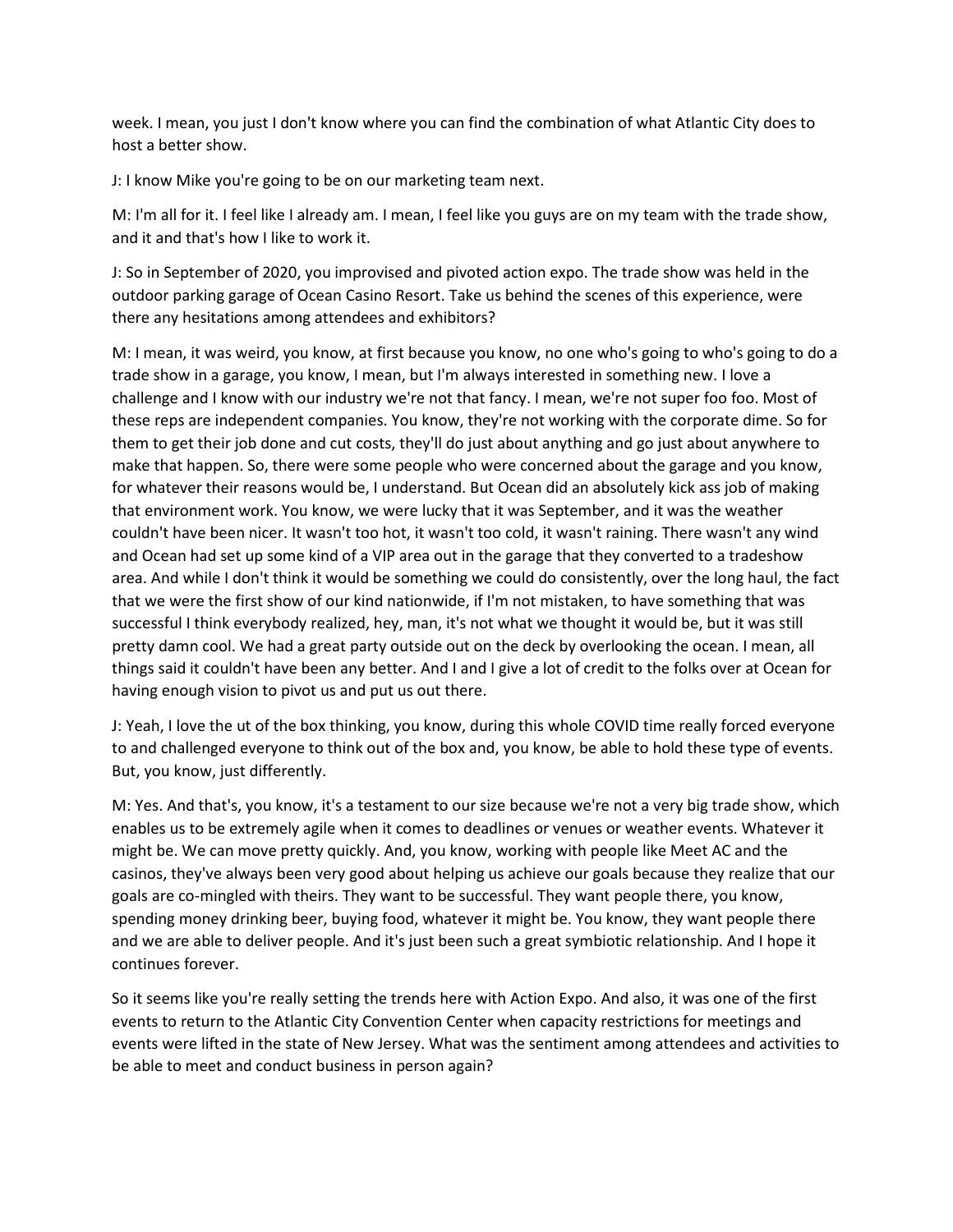M: Well, it's our industry is very, very face to face. We have long standing relationships with our retailers. I mean, some of these people are our friends. You know, they they've been in my wedding. I've been in their wedding. I mean, it's just it's that intimate. So, for us to be able to get together again and see each other is, you know, that's a bonus in itself. But there's also the clothing aspect of it. You know, you want to feel a T-shirt, you want to feel some of the fabrications, and you can't do that over a zoom meeting. And also, very selfishly, I'd say as a rep, if all of a sudden I can be replaced by a computer screen and a Zoom meeting, why are they paying me to do my job? They could just have somebody in California put together a Zoom meeting or a video and send it out to everybody and save themselves some money. So that in-person relationship is so important in our world. And being able to be in one place doing it all again, just like normal was, it's hard to put a value on that, to be honest with you. It was fantastic. I mean, very, very well received.

J: Yeah, absolutely. We always say there's nothing like face-to-face connection and we even saw increased attendance and several events through the fall season of 2021 after restrictions were lifted and attendees were just so excited to be back. And you know, you see all these people and it's just great. Another venture of yours that have recently opened in Brigantine is the Brig surf shop. What was your idea behind opening a surf shop and what does this do for the local communities and surrounding shore towns?

M: Well, it, it really wasn't an idea for me. Like I've I'm a rep and trade show producer, so I happen to know a lot about the industry. And I've been asked from time to time to consult for people looking to open up a surf shop, whether whatever the town might be. So I like to build business plans. I, I see them as a little bit of a puzzle, like kind of a mind teaser. So I put together a business plan just in case anybody had ever asked. And, you know, I do some business over here in Brigantine and I started to realize that with a lot of friends here, here and talk about the way the economy is turning, the way the real estate market is going, I started to realize there's only one real surf shop over in Brigantine, and it's that's not going to be enough for the demand. So I went to a few friends of mine and I gave them a copy of the business plan and I said, Hey, what do you guys think about opening up a surf shop? Over here? You've got a great name. You're a good, established business. You should open up in Brigantine. And they looked at the business plan they passed, said, Okay, well, whatever, you know, that's that's fine. No big deal. And I started looking at the business plan. It kind of got in my head a little bit, and the numbers just kept jumping out at me and like, Gosh, this is just too good to be true. Unless I'm completely mistaken about it. This, I think, is going to be a home run. So sooner or later, someone's going to do this. Why not me? So I went back to my friend who I'd asked before and said, Hey, do you have any objection if I go do that? And they said, No, not at all. Like, we love you, blah, blah, blah. You kudos, hogs, high fives, whatever. And the next thing I know at the beginning of October last year, we weren't doing a surf shop, and by the end of October, I was doing a surf shop and it came together nicely. I think it absolutely serves a clientele because, you know, you just want variety in this world and no one store can cover at all. And we've been able to bring in a sense of variety. I think that my knowledge of the industry is something that most of our customers can appreciate because I can give them back stories on things that they might not otherwise get. Part of the reason you go to a surf shop is because there's a community and there's a community surrounding surfing that's a lot different than a lot of other sports. And they walk in our store and they can feel that we have a little chill area here. You can sit down to watch TV. Surf videos are always playing. We have good music. It smells nice. The selection is nice, the presentation is nice. We've built a compelling environment for people to come in who didn't have that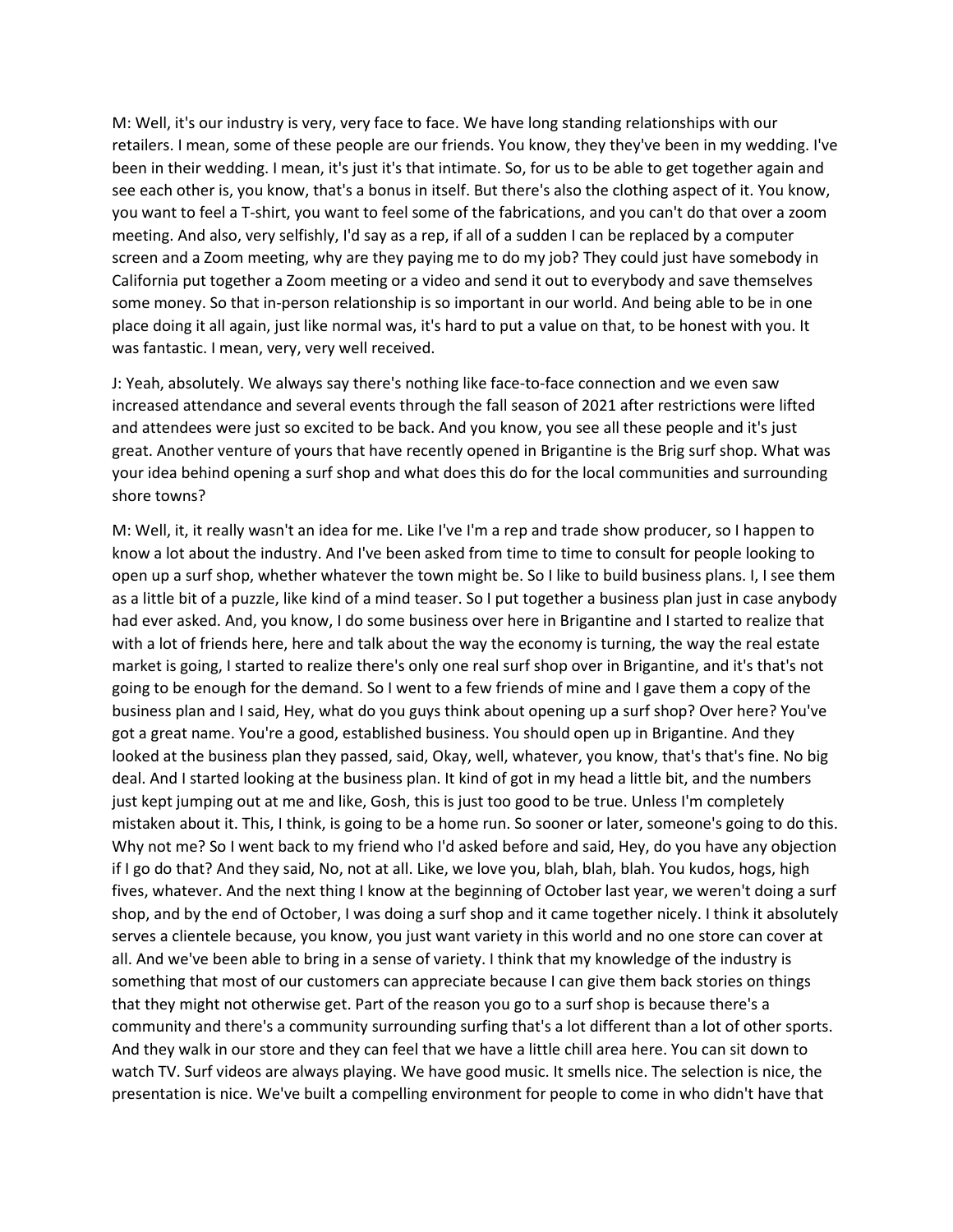option. It was either leave the island to shop or worse, go on the Internet to shop. And that doesn't benefit anybody. From a rep standpoint, even from a company standpoint, you want to be able to be enmeshed in that that stoke of a surf shop. And I think we've done a pretty good job of presenting that, and we're just getting started.

K: That's really respectable. And we here at Meet AC are all about building up the local community building environment for people to interact and engage. And that's why we love talking to people like you, because you have that similar sense of place here in Atlantic City. And it's just so important for us to continue to build these types of relationships that really bring our communities together.

M: You know, it's funny that you say that because we're during the pandemic, of course, nobody was going anywhere. And if we didn't learn the value of human interaction during that time, then we you just weren't paying attention. Why do people go to bars? They can certainly drink cheaper at home. Why don't they go to restaurants? They can eat cheaper at home. Why do they go to casinos? Because it's not as much fun gambling on your phone as it is to be live at a craps table where someone's rolling and winning. I mean, there is an experience of being face to face that you cannot replace with the Internet and if you build a compelling set of circumstances, an environment, people are going to take advantage of it. And I think we've done that. I think that every surf shop has every business not even just surf shop. Every business has an obligation to their customers to build a compelling environment for them to come enjoy.

K: We couldn't agree more and talking about our local communities and going out and engaging with everyone. One final question that we like to ask all of our guests is naming your top three favorite restaurants to dine in Atlantic City.

M: See that's such an unfair question. Because I, I couldn't I couldn't knock it down. So if I had to it, it would certainly depends on my mood. So the first one I would, I would mention, and this is in no particular order is the Chart House in Atlantic City at the Nugget. I just can't I think it's got one of the best happy hours gone. If you can find a better view in Atlantic City, I don't know where it is. It's the Chart House. So it's always consistent I love being there. I'm fascinated by the marina area, by the boats. It's just it's stunning. It's just stunning. At sunset, the casinos are starting to light up. You can see the ocean in the background. I mean, it's just one of the most impressive places to go to have a drink and some appetizers that I can think of. As far as experiential things go, Chef Vola's all is tops. You know, people that come in for my trade shows, they talk about Chef Vola. All of that's where they want to go. Angelo's hot on a teal because it's just so unique. I mean, you're not going to find establishments that have that kind of character and even, you know, it's funny, you know, you think of fine dining at a lap of White House. I mean, it's people Bob Hurley still talks about White House. I mean, my friends out West ask me like, oh, the trade show, and I got to come in and get my White House sub. I mean, it it's such a it's such a cool place to be. Dock's is awesome. Cafe 2825 is incredible.

## K: I think that's more than three yeah.

M: I mean, that's the thing. It's it's a trick question. I don't know where to do to end. I mean, the beer gardens. Unbelievable. The Bally's Bally Sports book, you know, the list goes on. I mean, you can't buy it.

J: it's so hard with our growing culinary team here in Atlantic City and I couldn't agree more with you about the Chart House. Wow. I think it's so overlooked with their spectacular views and their happy